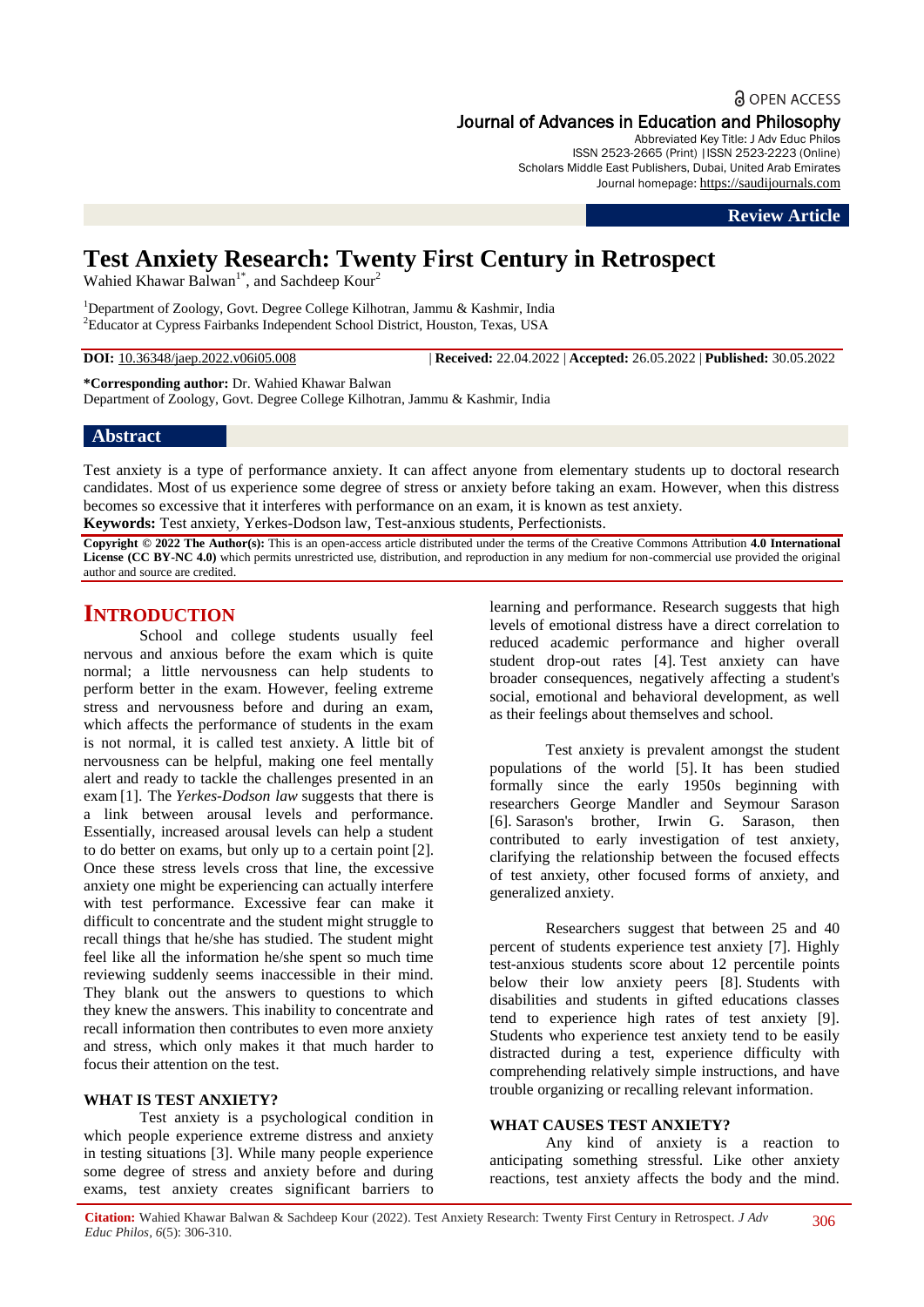While test anxiety can be very stressful for students who experience it, many people do not realize that is quite common. Nervousness and anxiety are perfectly normal reactions to stress. For some people, however, this fear can become so intense that it interferes with their ability to perform well. For many students, test anxiety can be a combination of things. Poor study habits, poor past test performance, and an underlying anxiety problem can all contribute to test anxiety [10].

According to the *Anxiety and Depression Association of America*, test anxiety in students stems from three things:

- 1. Fear of Failure. Sometimes we put so much pressure on ourselves to do well that our fear of failure can overcome us. Students may be prepared, but fear can derail their selfconfidence.
- 2. Lack of Preparation. Without a solid grip on the content for an upcoming test, students might become stressed because they know they'll probably do poorly on the test.
- 3. Poor Test History. Students who have had trouble testing in the past are prone to develop test anxiety. Instead of looking at the possibility of improving on the next test, they develop a negative mindset and doubt their talents. For example, they might think, "If I couldn't pass the last test, why will this one be any different?"

#### **BIOLOGICAL CAUSES**

In stressful situations, such as before and during an exam, the body releases a hormone called adrenaline. This helps prepare the body to deal with what is about to happen and is commonly referred to as the *"fight-or-flight"* response. Essentially, this response prepares you to either stay and deal with the stress or escape the situation entirely.

In a lot of cases, this adrenaline rush is actually a good thing. It helps prepare you to deal effectively with stressful situations, ensuring that you are alert and ready. For some people, however, the symptoms of anxiety they feel can become so excessive that it makes it difficult or even impossible to focus on the test.

Symptoms such as nausea, sweating, and shaking hands can make people feel even more nervous, especially if they become preoccupied with these test anxiety symptoms [11, 22-24].

#### **MENTAL CAUSES**

In addition to the underlying biological causes of anxiety, there are many mental factors that can play a role in this condition. Student expectations are one major mental factor. For example, if a student believes that she will perform poorly on an exam, she is far more likely to become anxious before and during a test.

Test anxiety can also become a vicious cycle. After experiencing anxiety during one exam, students may become so fearful about it happening again that they actually become even more anxious during the next exam. After repeatedly enduring test anxiety, students may begin to feel that they have no power to change the situation, a phenomenon known as *learned helplessness*.

# **WHO'S LIKELY TO EXPERIENCE TEST ANXIETY?**

People who worry a lot or who are perfectionists are more likely to have trouble with test anxiety [12]. People with these traits sometimes find it hard to accept mistakes they might make or to get anything less than a perfect score. In this way, even without meaning to, they might really pressure themselves. Test anxiety is bound to thrive in a situation like this.

People who are often "perfectionists" have a higher chance of developing test anxiety because they hold themselves to unrealistically high standards. They find it hard to accept mistakes and to get anything less than a perfect score. In this way, even without meaning to, they might really pressure themselves and become stressed.

# **WHAT ARE THE SYMPTOMS OF TEST ANXIETY?**

The symptoms of test anxiety vary considerably and range from mild to severe. Some students experience only mild symptoms of test anxiety and are still able to do well on exams. Other students are nearly incapacitated by their anxiety, performing dismally on tests or experiencing panic attacks before or during exams [13].

According to the *Anxiety and Depression Association of America*, symptoms of test anxiety can be physical, behavioral, cognitive, and emotional [14].

#### **Physical Symptoms**

Physical symptoms of test anxiety include sweating, shaking, rapid heartbeat, dry mouth, fainting, and nausea. Milder cases of test anxiety can cause a sense of "butterflies" in the stomach, while more severe cases can cause physical illness such as nausea, diarrhea, or vomiting.

#### *Emotional Symptoms*

Emotional symptoms of test anxiety can include depression, low self-esteem, fear, anger, distress, and a feeling of hopelessness. Students might experience negative thoughts (rumination about past poor performances, consequences of failure, feeling inadequate), mind going blank, and racing thoughts. Students often feel helpless to change their situation or belittle and berate themselves for their symptoms and poor test performance.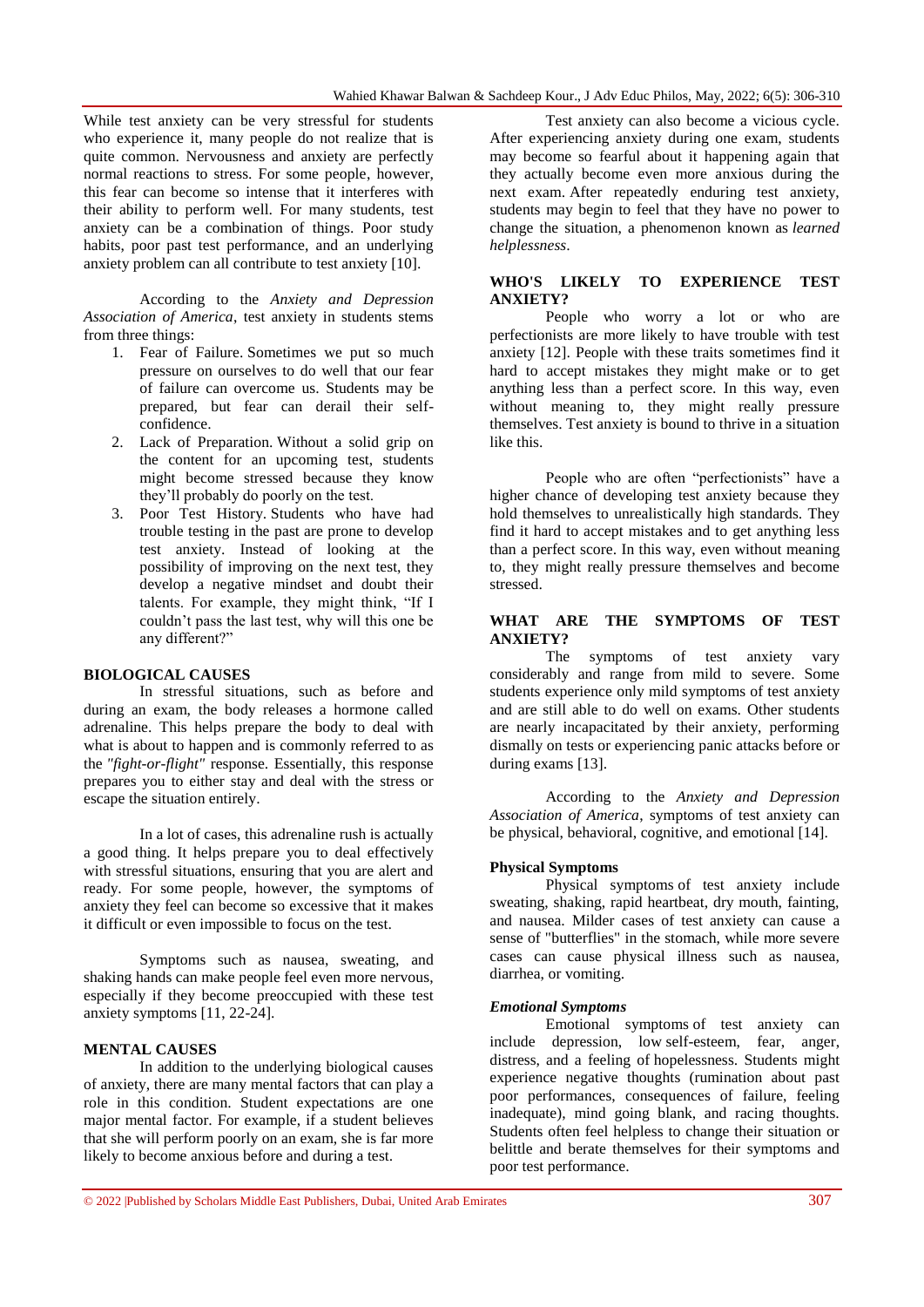# **Cognitive and Behavioral Symptoms**

Cognitive and behavioral symptoms can include avoiding situations that involve testing. This can involve skipping class or even dropping out of school. In other cases, people might use drugs or alcohol to cope with symptoms of anxiety. Other cognitive symptoms include memory problems, difficulty concentrating, thinking negatively, comparing you to others, and procrastinating. Fortunately, there are steps that students can take to alleviate these unpleasant and oftentimes harmful symptoms. By learning more about the possible causes of their test anxiety, students can begin to look for helpful solutions.

# **What are the ways to cope with test anxiety?**

Everything takes time and practice. The way to beat test anxiety is no different. Although it won't go away overnight, facing and dealing with test anxiety will help you teach stress management, which can prove to be a valuable skill in many situations besides taking tests. Following are some of the strategies to help students either prevent or minimize test anxiety:

- Learn how to study efficiently. Your school may offer study-skills classes or other resources that can help you learn study techniques and test-taking strategies. You'll feel more relaxed if you systematically study and practice the material that will be on a test [15].
- Study early and in similar places. It's much better to study a little bit over time than cramming your studying all at once. Also, spending your time studying in the same or similar places that you take your test can help you recall the information you need at test time.
- Establish a consistent pretest routine. Learn what works for you and follow the same steps each time you get ready to take a test. This will ease your stress level and help ensure that you're well-prepared.
- Talk to your teacher. Make sure you understand what's going to be on each test and know how to prepare. In addition, let your teacher know that you feel anxious when you take tests. He or she may have suggestions to help you succeed.
- Learn relaxation techniques. To help you stay calm and confident right before and during the test, perform relaxation techniques, such as deep breathing, relaxing your muscles one at a time, or closing your eyes and imagining a positive outcome [15].
- Don't forget to eat and drink. Your brain needs fuel to function. Eat the day of the test and drink plenty of water. Avoid sugary drinks such as soda pop, which can cause your blood sugar to peak and then drop, or caffeinated

beverages such as energy drinks or coffee, which can increase anxiety.

- Get some exercise. Regular aerobic exercise, and exercising on exam day, can release tension.
- Get plenty of sleep. Sleep is directly related to academic performance. Preteens and teenagers especially need to get regular, solid sleep. But adults need a good night's sleep, too, for optimal work performance.
- Don't ignore a learning disability. Test anxiety may improve by addressing an underlying condition that interferes with the ability to learn, focus or concentrate — for example, attention-deficit/hyperactivity disorder  $(ADHD)$  or dyslexia.<sup>[15]</sup> In many cases, a student diagnosed with a learning disability is entitled to assistance with test taking, such as extra time to complete a test, testing in a less distracting room or having questions read aloud.
- See a professional counselor, if necessary. Talk therapy (psychotherapy) with a psychologist or other mental health professional can help you work through feelings, thoughts and behaviors that cause or worsen anxiety. Ask if your school has counseling services.

# **How can teachers help to reduce test anxiety in their students?**

- Share good study habits. Many students cram for tests the night before. We've all done it, but you can encourage your students to not make it a habit. Instead, encourage them to study in small increments leading up to a test.
- Emphasize that one test does not define who the student is. Remind your students that a test is only a test. It does not define someone's self-worth. Let your students know that doing poorly on a test does not represent the end of the world.
- Share relaxation techniques. Have your students stand up and shake out any tense muscles before a test. Have them close their eyes and breathe deeply. Let them know that everything will be okay.<sup>[16]</sup>
- Encourage students to get enough sleep the night before. A good night's rest can make all the difference. Encourage your students to get to bed at a reasonable time the night before a test.
- Open your door to students. Let your students know that you're always there to listen.

# **Diagnosis of test anxiety**

Test anxiety can be diagnosed using the Diagnostic and Statistical Manual-IV, under the classification of *social phobia.* Social phobias are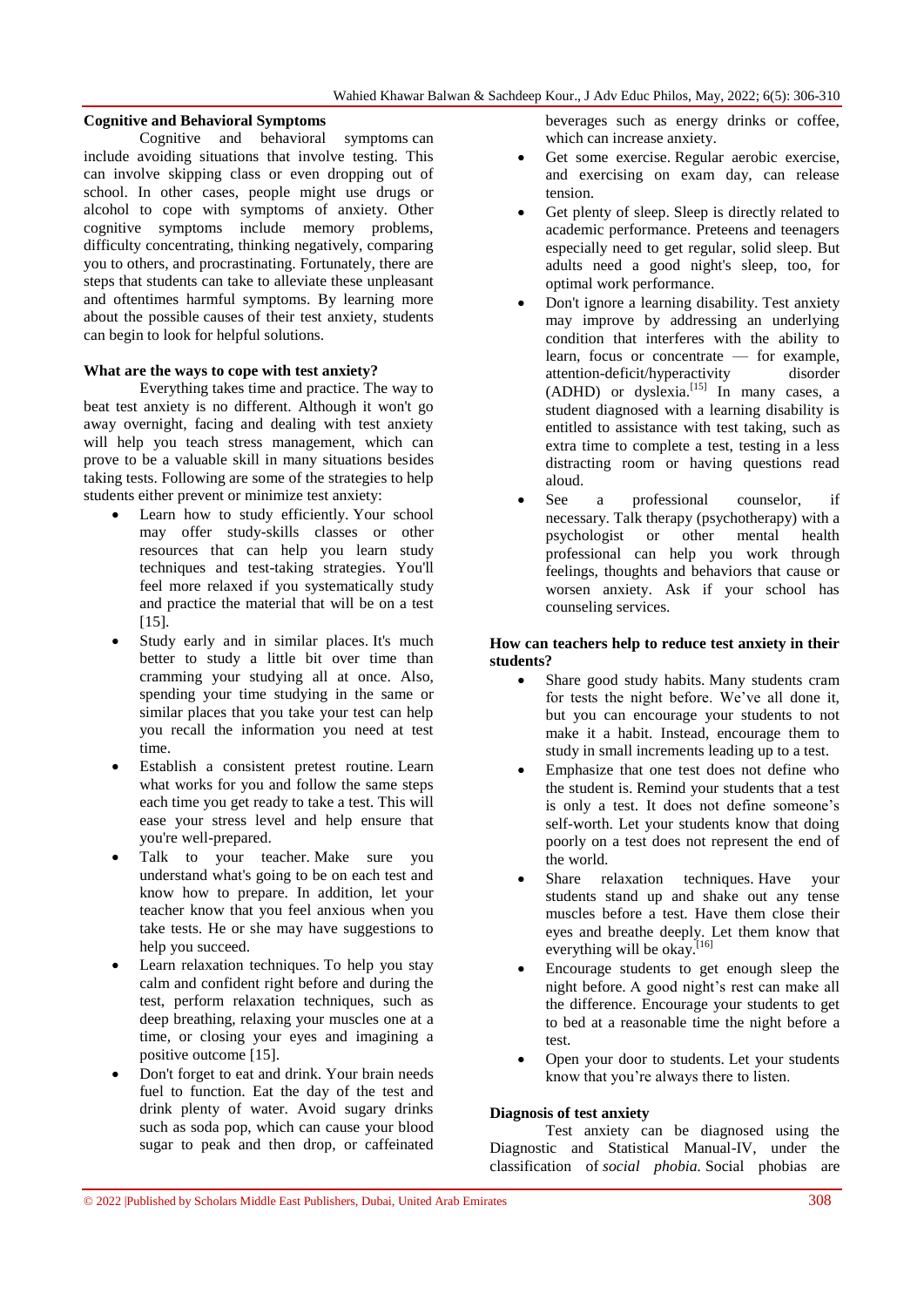characterized by *a marked and persistent fear of social or performance situations in which embarrassment may occur*. In order to be diagnosed as suffering from a social phobia, the DSM-IV states that the individual must present four different factors [17].

- Must show an immediate anxiety response when exposed to the feared social or performance situation.
- Must show various attempts to avoid social or performance situation, or sometimes endure it but with extreme fear.
- Must experience a disruption to normal activities due to the avoidance or fear associated with the situation
- Must have experienced the symptoms for at least six months.

#### **Other variables related to test anxiety are**

- Obsessive compulsive disorders
- Perfectionist tendencies and unrealistic expectations
- Negative self-esteem, self-statements, and criticism
- Poor motivation or lack of confidence
- Stereotype threat
- Inadequate study and test-taking skills
- Poor eating, sleeping and exercising habits

#### **Treatment of test anxiety**

Test anxiety can be unpleasant and stressful, but it is also treatable. If you believe that test anxiety is interfering with your ability to perform well, try utilizing some self-help strategies designed to help you manage and lower your anxiety levels. Medication is usually not recommended to treat test anxiety; instead, standard suggestions include sleep, proper nutrition, and exercise, meditation, studying without stress, and enacting habits to reduce stress during the test [18]. However, if you are still struggling to manage your test anxiety and need extra help, talk to your school counselor, mental health practitioner, or your primary care physician for more advice about treatments that are available.

Depending on the severity of your symptoms, your physician may also recommend *cognitivebehavioral therapy* (CBT), anti-anxiety medications, or a combination of both. CBT focuses on helping people change both the behaviors and underlying thoughts that contribute to unwanted behaviors or feelings.

Anxiety is an emotional and behavioral disorder caused by the activation of sympathetic nervous system. In the domain of education, high level of anxiety is often experienced by students during performance related activities such as, exams. In fact, academic examinations and school work are considered to be the most stressful events of adolescent's life. Inefficient study, night study before exams, lack of

review/revision of study materials, emotional factors, and negative/irrational thinking about exams are some of the causes of exam anxiety. Although some level of anxiety among students is essential to achieve success in exams, too much of it can have adverse effect on their performances. Importantly, in students, high level of anxiety could have an impact on working memory, reasoning abilities, self-esteem, academic performance, and achievement. Anxiety in students can affect their physical and psychological characteristics causing panic attacks, which makes them, go blank during exams, feel helpless/cold/nervous, have sweaty palms/fast breath/palpation and could even cause stomach upset. Test anxiety is when someone feels anxious, nervous, or worried about an upcoming assessment or project. Test anxiety is quite common. While people have the skills and knowledge to do very well in testing situations, the excessive anxiety impairs their performance. The severity of test anxiety can vary considerably from one person to another. It is normal to feel a little nervous and stressed before an upcoming exam. But for some people, this sense of nervousness is more intense. The nervousness they feel before a test can be so strong that it interferes with their concentration or performance. Test anxiety can lead to an upset stomach, a headache, or other physical symptoms. Some people might feel shaky or sweaty, or feel their heart beating quickly as they wait for the test to be given out. A student with strong test anxiety may even feel like he or she might pass out or throw up [19-21].

# **CONCLUSION**

Assessments are important. They're used to measure student growth and proficiency. They help identify what's working and what needs to be adjusted. However, test anxiety can muddy assessment results, painting an inaccurate portrait of performance. If a student does poorly on a test but knows the content, the results don't accurately reflect that a curriculum is working or that the student is growing. By acknowledging test anxiety and using techniques to minimize its effects, we as educators can do our best to minimize the chance of that happening. The students need to understand that managing test anxiety starts one day at a time. If you're taking care of yourself, thinking positively, and allowing yourself to make mistakes along the way, then you are likely to feel more in control when you show up to take a test. Consider today how you can gain back control of your future and perform well on an upcoming test!

#### **Conflict of interests**

The authors declare that there is no conflict of interests regarding the publication of this paper.

# **REFERENCES**

1. Porcelli A. J., & Delgado M. R (2017). Stress and decision making: effects on valuation, learning, and risk-taking. *Curr Opin Behav Sci*., 14; 33-39.